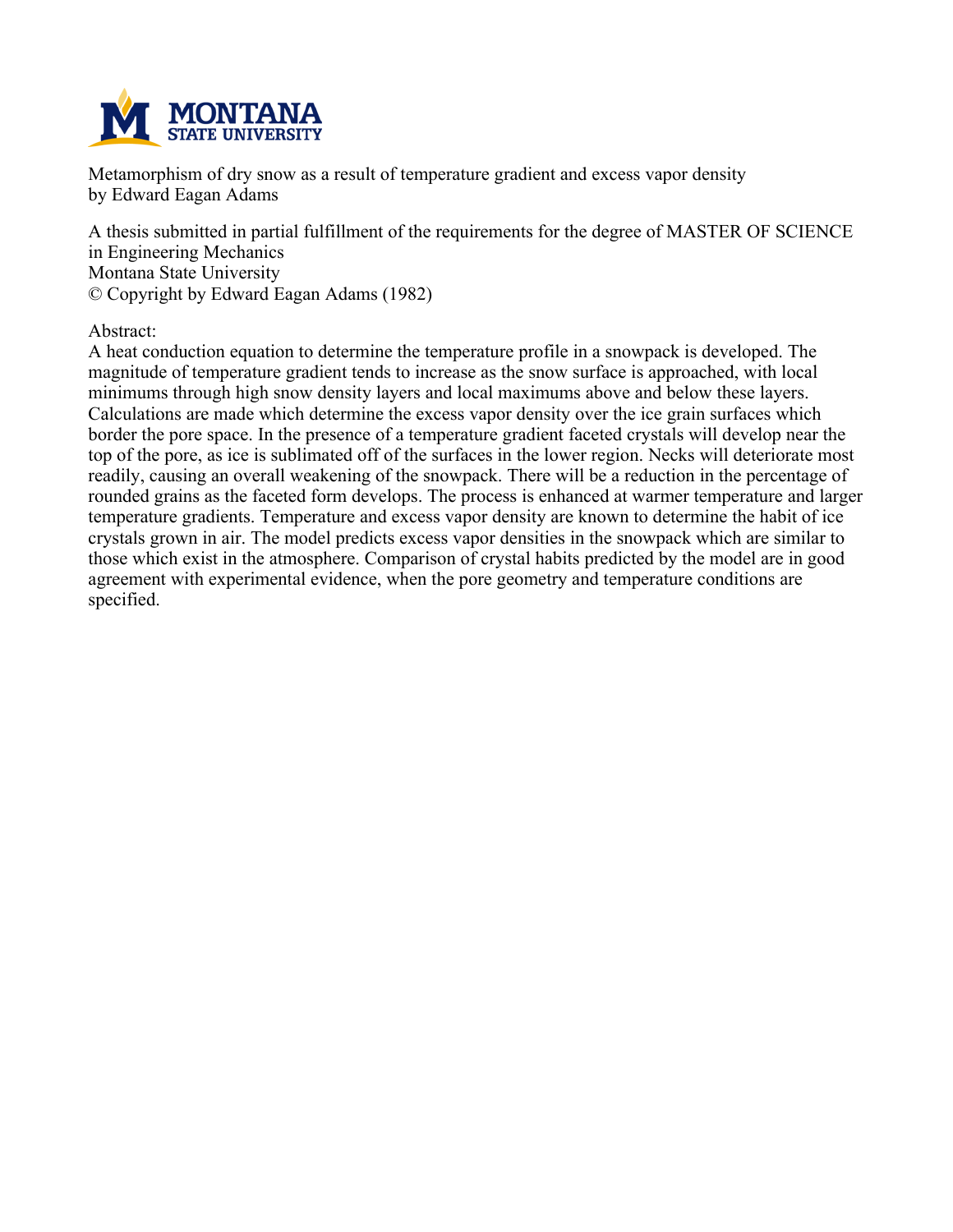## STATEMENT OF PERMISSION TO COPY

In presenting this thesis in partial fulfillment of the requirements for an advanced degree at Montana State University, I agree that the Library shall make it freely available for inspection. I further agree that permission for extensive copying of this thesis for scholarly purposes may be granted by my major professor, or, in his absence, by the Director of Libraries. It is understood that any copying or publication of this thesis for financial gain shall not be allowed without my written permission.

Signature Erland E Adams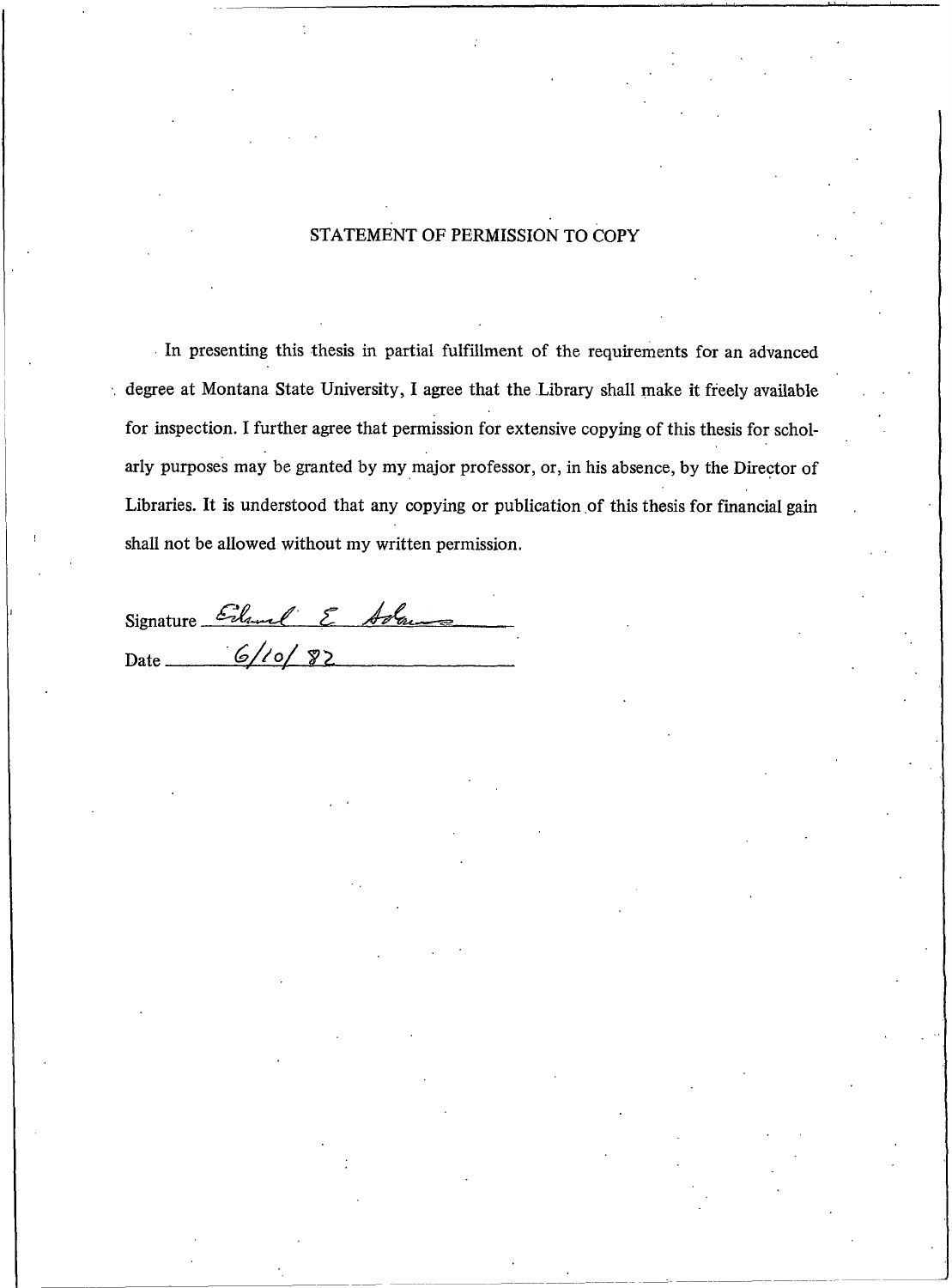# METAMORPHISM OF DRY SNOW AS A RESULT OF TEMPERATURE GRADIENT AND EXCESS VAPOR DENSITY

### by

## EDWARD EAGAN ADAMS

## A thesis submitted in partial fulfillment of the requirements for the degree

of

### **MASTER OF SCIENCE**

in

## **Engineering Mechanics**

Approved:

Chairperson, Graduate Committee

 $\rho$  p

Head, Major Department

Graduate Dean

## MONTANA STATE UNIVERSITY Bozeman, Montana

May, 1982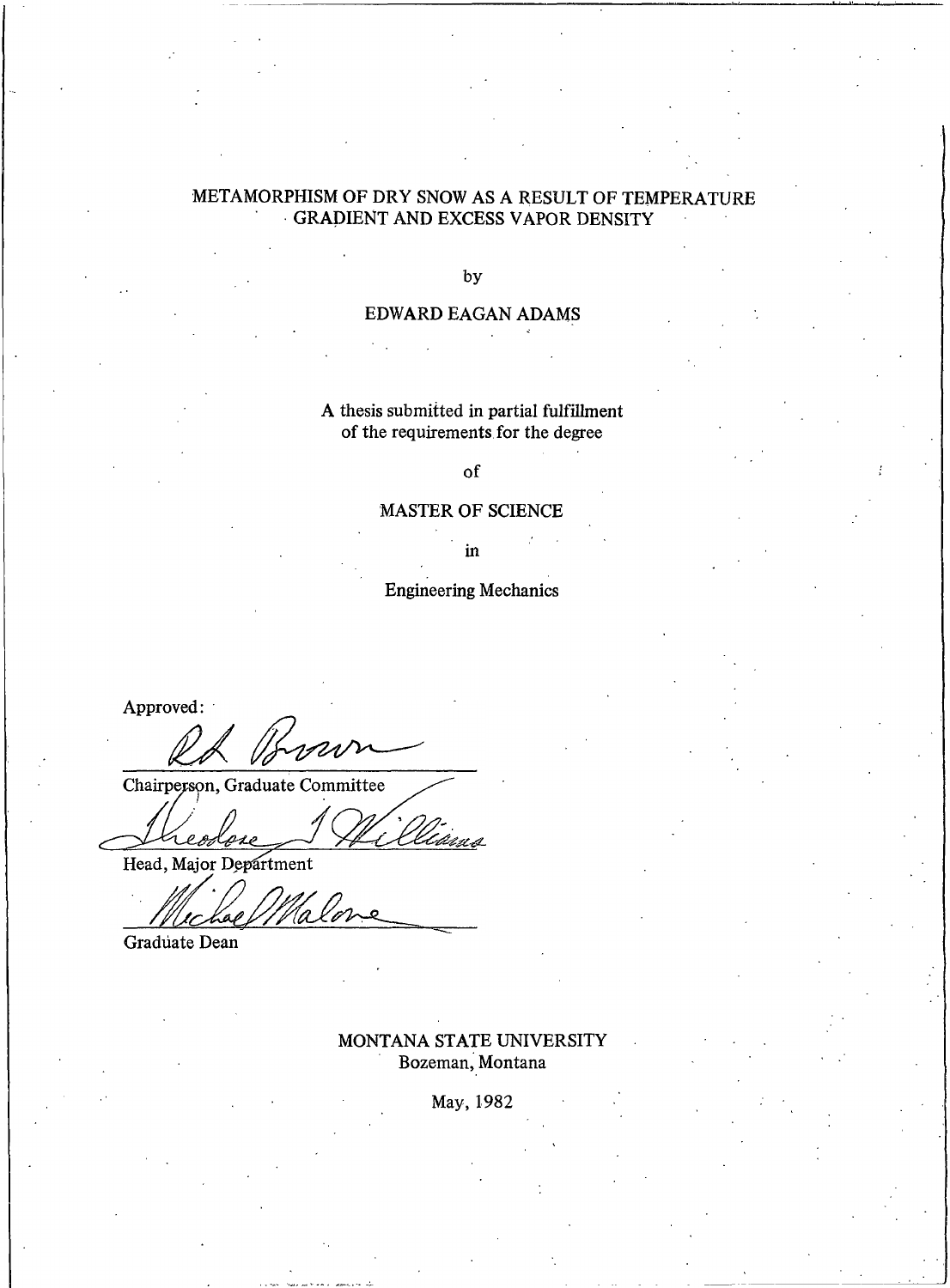## **ACKNOWLEDGMENTS**

I would like to express special thanks to Dr. Robert L. Brown for the guidance and support which he gave, while at the same time encouraging me to pursue the thesis investigation in my own manner.

The work reported here was done under National Science Foundation Grant No. ENG-7901636.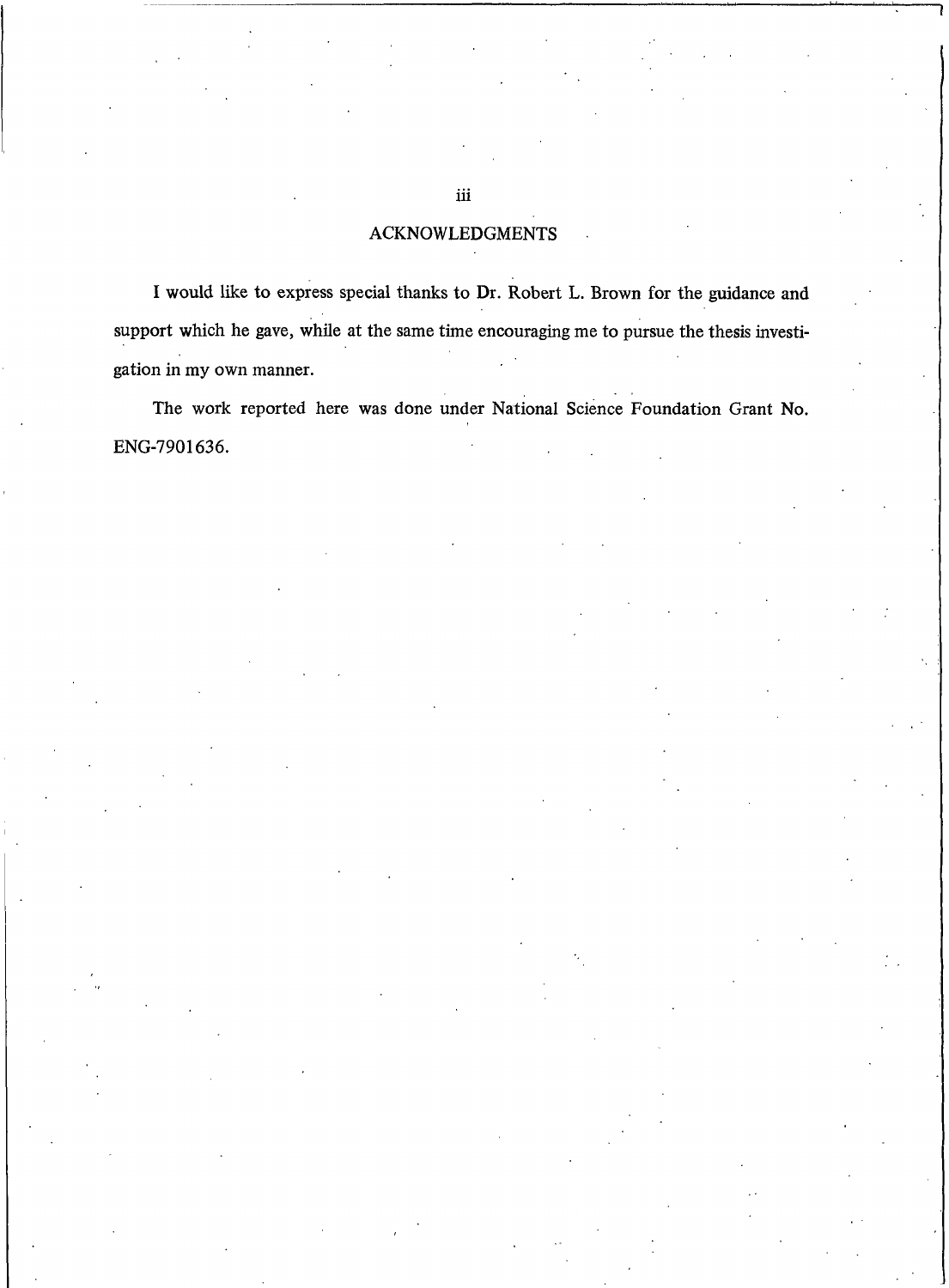# TABLE OF CONTENTS

|                                            | Page          |
|--------------------------------------------|---------------|
|                                            | $\mathbf{ii}$ |
|                                            | iii           |
|                                            | iv            |
|                                            | $\mathbf{v}$  |
|                                            | vi            |
|                                            | viii          |
| Chapter                                    |               |
| T                                          | 1             |
| HEAT FLOWING SNOWPACK<br>$\mathbf{I}$      | 8             |
| CALCULATING THE TEMPERATURE PROFILE<br>Ш   | 14            |
| VAPOR PRESSURE IN THE NODE<br>$\mathbf{v}$ | 17            |
| RESULTS AND CONCLUSIONS<br>v               | 24            |
| -VI                                        | 64            |
|                                            | 67            |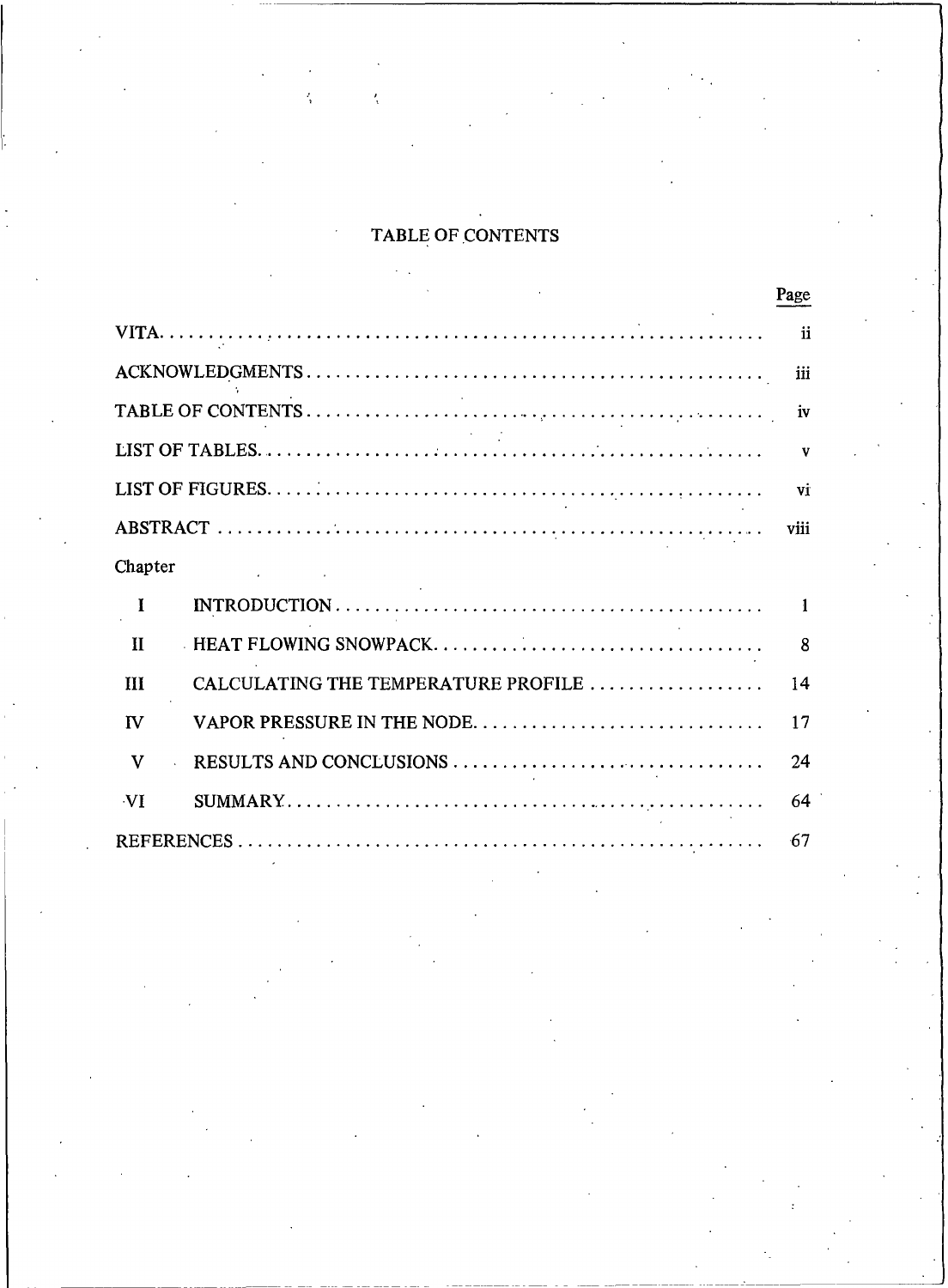# **LIST OF TABLES**

| Table |                                                                                                                                | Page |
|-------|--------------------------------------------------------------------------------------------------------------------------------|------|
|       | 1. Detailed Summary of the Analysis Results for the Pore Space                                                                 | 40   |
|       | 2. Detailed Summary of the Analysis Results for the Pore Space                                                                 | 45   |
|       | 3. Detailed Summary of the Analysis Results for the Pore Space                                                                 | 50   |
| 4.    | Detailed Summary of the Analysis Results for the Pore Space                                                                    | 55   |
|       | 5. Detailed Summary of the Analysis Results for the Pore Space                                                                 | 60   |
|       | 6. Detailed Summary of the Analysis Results for the Pore Space                                                                 | 62   |
|       | 7. A Comparison of the Crystal Habits Which Actually Developed<br>in a Laboratory Investigation (Akitaya, 1974) to Those Which | 63   |

#### v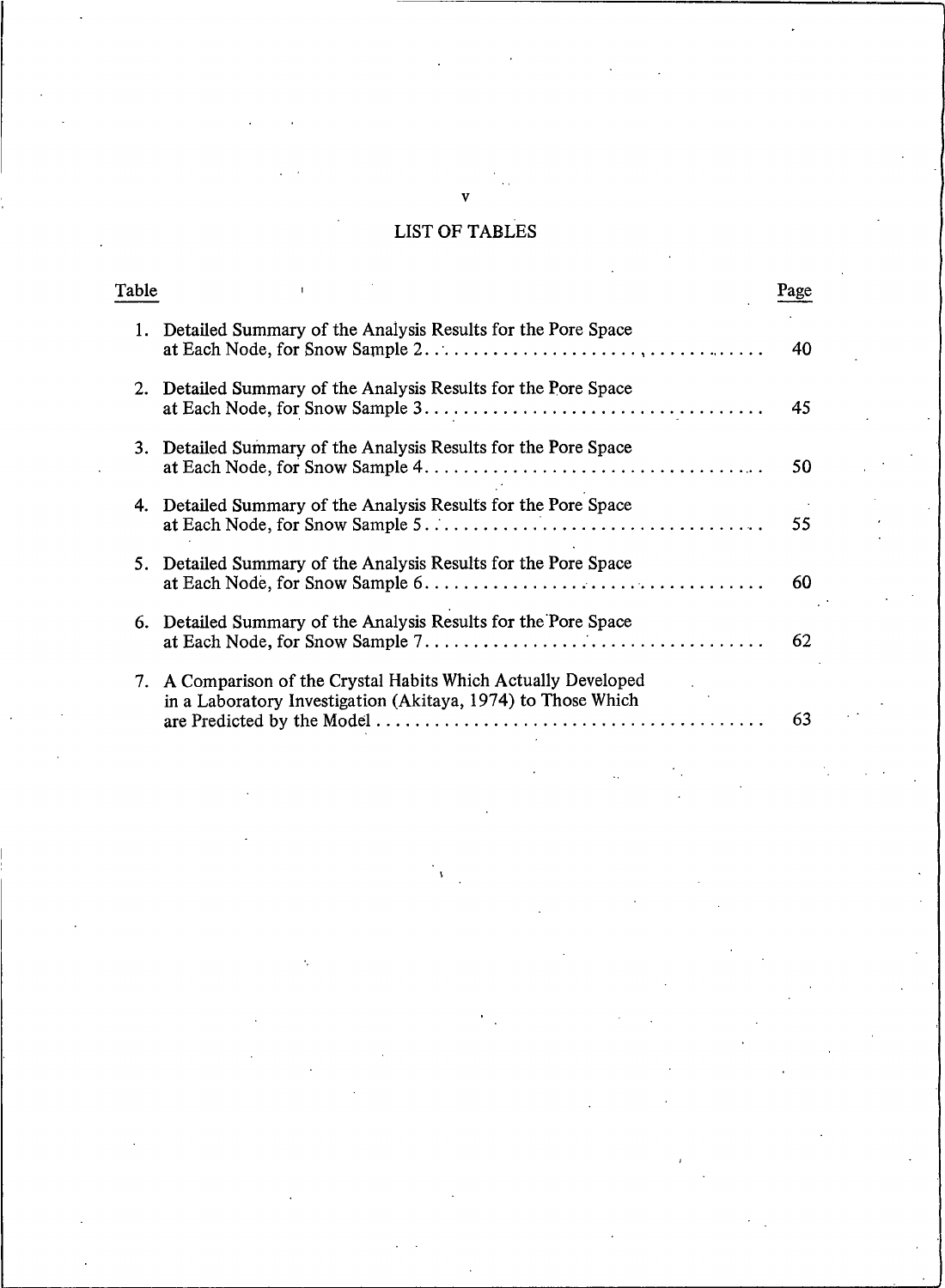# **LIST OF FIGURES**

|     | Figure                                                                                                                                                                         |    |
|-----|--------------------------------------------------------------------------------------------------------------------------------------------------------------------------------|----|
|     | 1. Dependence of Crystal Habit Development in a Snowpack<br>on Temperature and Temperature Gradient (Akitaya, 1974)                                                            | 5  |
|     | 2. Crystal Habit of Ice Grown in the Atmosphere Based on<br>Temperature and Excess Vapor Density (Kobayashi, 1961)                                                             | 7  |
|     | 3. The Solid Represents the Thermal Conductivity as a Function<br>of Temperature (Voitkovsky, 1976). The Dashed Line Repre-                                                    |    |
|     | 4. A Schematic Representation of the Idealized Pore Which is Used<br>in the Model $\dots\dots\dots\dots\dots\dots\dots\dots\dots\dots$                                         | 18 |
|     | 5. Temperature Profile for Homogeneous Density Snow of<br>200 KG-M <sup>-3</sup> (Sample 1), Which Has Temperature Difference<br>of 5°K Between the Top and Bottom Boundaries  | 33 |
| 6.  | Temperature Profile for Homogeneous Density Snow of<br>200 KG-M <sup>-3</sup> (Sample 1) Which Has Temperature Difference<br>of 10°K Between the Top and Bottom Boundaries     | 34 |
|     | 7. Temperature Profile for Homogeneous Density Snow of<br>200 KG-M <sup>-3</sup> (Sample 1), Which Has Temperature Difference<br>of 20°K Between the Top and Bottom Boundaries | 35 |
| 8.  | Temperature Profile for Homogeneous Density Snow of<br>200 KG-M <sup>-3</sup> (Sample 1) Which Has Temperature Difference<br>of 40°K Between the Top and Bottom Boundaries     | 36 |
| 9.  | Temperature Profile for Homogeneous Density Snow of<br>100 KG-M <sup>-3</sup> (Sample 2), Which Has Temperature Difference<br>of 40°K Between the Top and Bottom Boundaries    | 37 |
| 10. | Temperature Gradient Profile for Snow Sample 2                                                                                                                                 | 38 |
|     | 11. Excess Vapor Density at the Top of the Pore Space Over.                                                                                                                    | 39 |
|     |                                                                                                                                                                                | 41 |

 $\mathbf{vi}$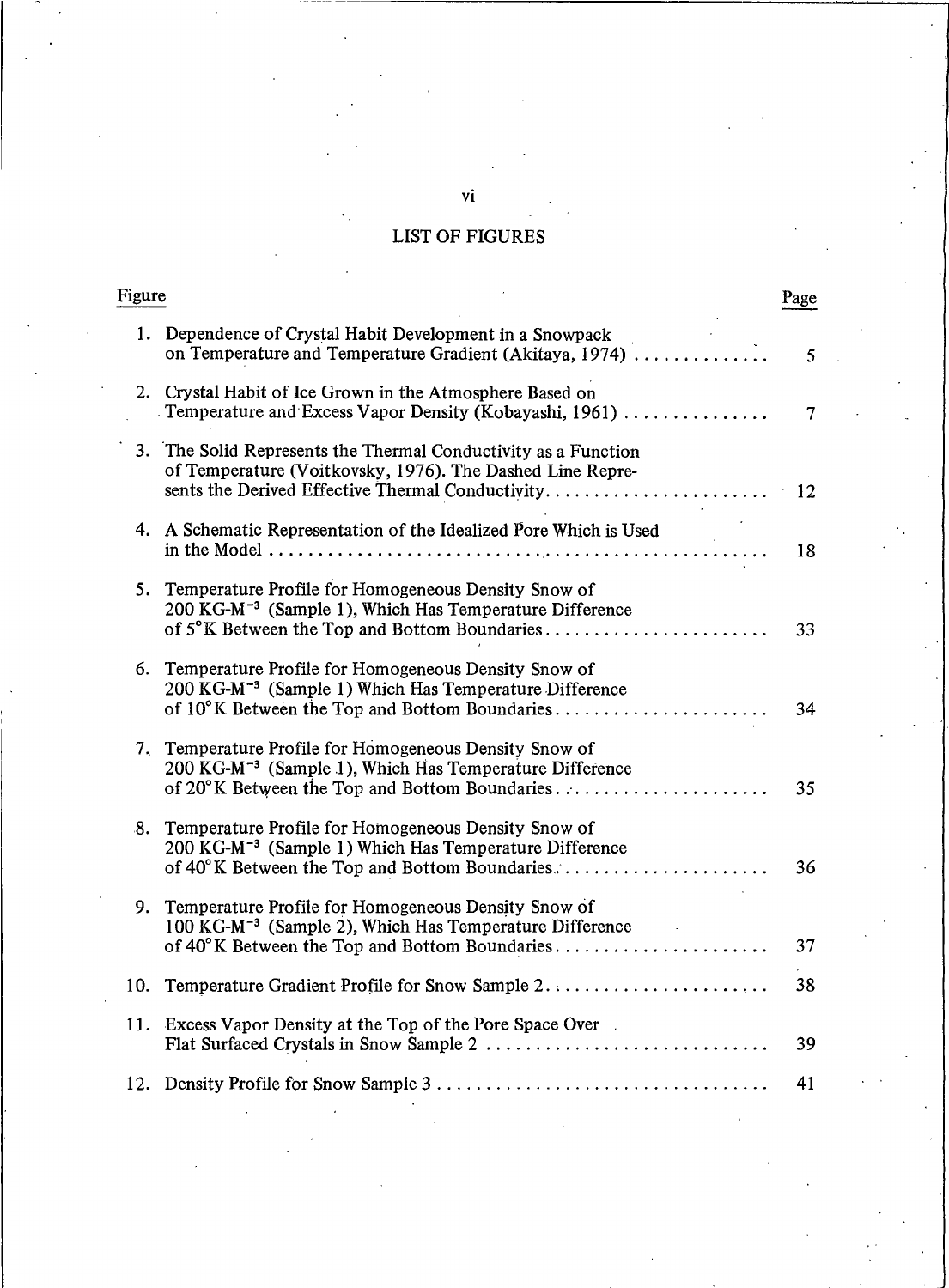| Figure |                                                                                                       | Page |
|--------|-------------------------------------------------------------------------------------------------------|------|
| 13.    | and the company of the                                                                                | 42   |
| 14.    |                                                                                                       | 43   |
| 15.    | Excess Vapor Density at the Top of the Pore Space Over                                                | 44   |
| 16.    |                                                                                                       | 46   |
| 17.    | Temperature Profile for Snow Sample 4                                                                 | 47   |
| 18.    | Temperature Gradient Profile For Snow Sample 4                                                        | 48   |
|        | 19. Excess Vapor Density at the Top of the Pore Space Over                                            | 49   |
| 20.    |                                                                                                       | 51   |
| 21.    |                                                                                                       | 52   |
| 22.    | Temperature Gradient Profile For Snow Sample 5                                                        | 53   |
| 23.    | Excess Vapor Density at the Top of the Pore Space Over                                                | 54   |
| 24.    |                                                                                                       | 56   |
| 25.    |                                                                                                       | 57   |
| 26.    | Temperature Gradient Profile For Snow Sample 6                                                        | 58   |
| 27.    | Excess Vapor Density at the Top of the Pore Space Over                                                | 59   |
|        | 28. Excess Vapor Density at the Top of the Pore Space Over<br>Flat Surfaced Crystals in Snow Sample 7 | 61   |
|        |                                                                                                       |      |
|        |                                                                                                       |      |
|        |                                                                                                       |      |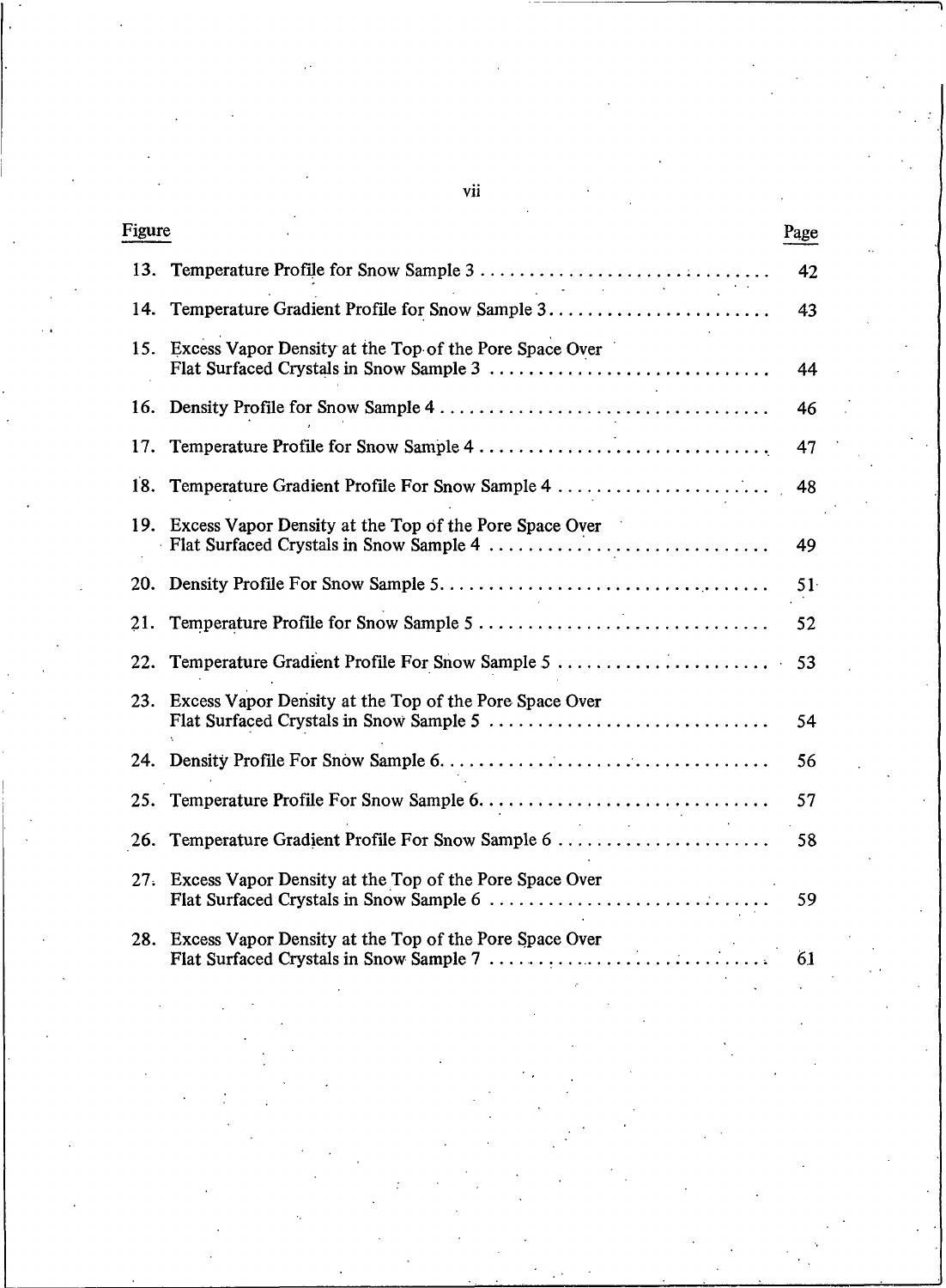## **ABSTRACT**

A heat conduction equation to determine the temperature profile in a snowpack is developed. The magnitude of temperature gradient tends to increase as the snow surface is approached, with local minimums through high snow density layers and local maximums above and below these layers. Calculations are made which determine the excess vapor density over the ice grain surfaces which border the pore space. In the presence of a temperature gradient faceted crystals will develop near the top of the pore, as ice is sublimated off of the surfaces in the lower region. Necks will deteriorate most readily, causing an overall weakening of the snowpack. There will be a reduction in the percentage of rounded grains as the faceted form develops. The process is enhanced at warmer temperature and larger temperature gradients. Temperature and excess vapor density are known to determine the habit of ice crystals grown in air. The model predicts excess vapor densities in the snowpack which are similar to those which exist in the atmosphere. Comparison of crystal habits predicted by the model are in good agreement with experimental evidence, when the pore geometry and temperature conditions are specified.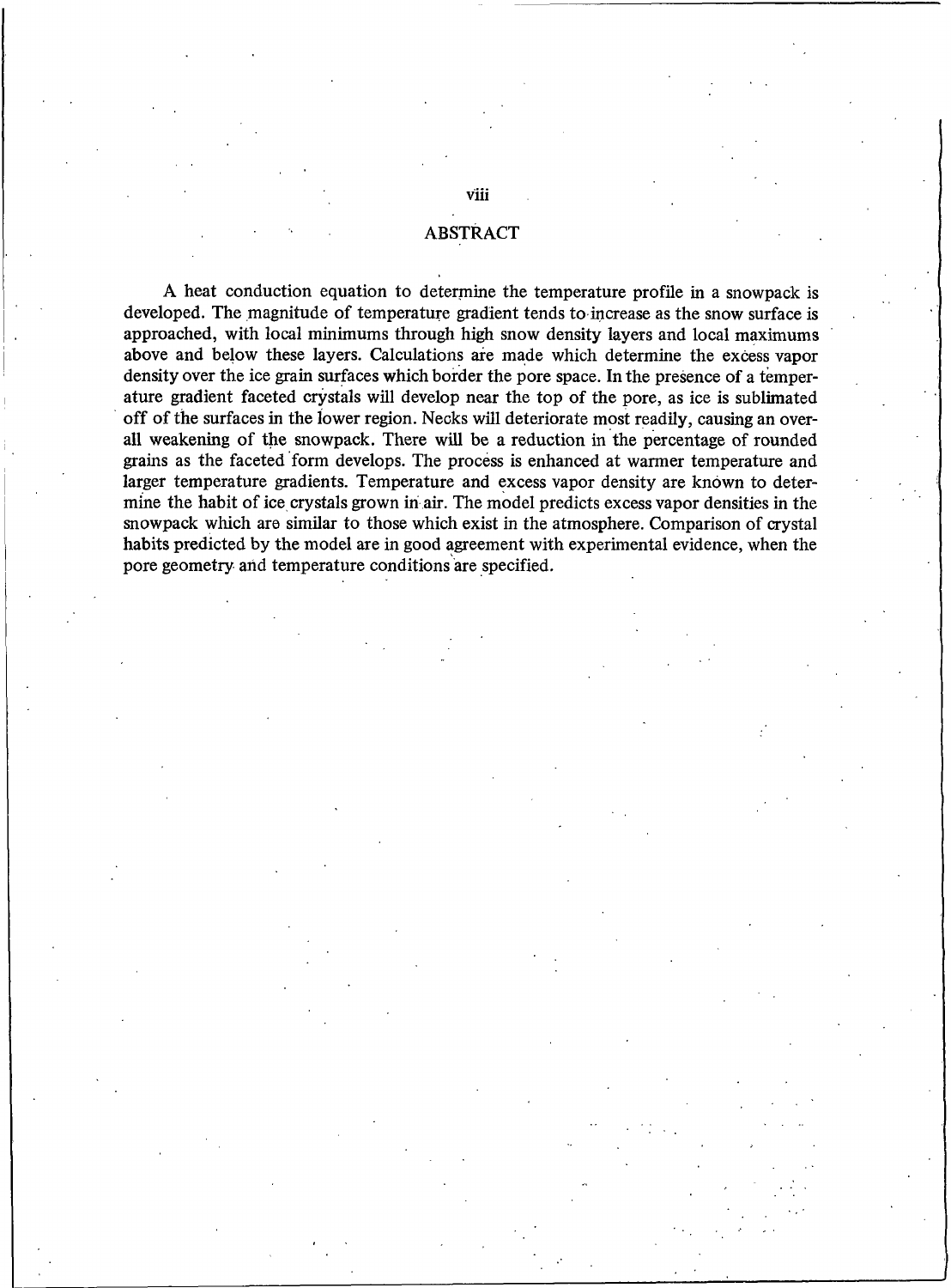#### Chapter I

### **INTRODUCTION**

The metamorphism of snow is an ongoing process from the time of its inception in the atmosphere as individual ice crystals, until it eventually returns to the liquid state, as spring runoff or glacial melt water. Ice crystals are formed in the atmosphere when water vapor in clouds is supercooled in the presence of a condensation nuclei, such as dust. A great variety of crystal shapes may result, depending on supersaturation with respect to ice and the temperature under which they form (Nakaya, 1954; Kobayashi, 1961; Mason, Bryant and Van den Heuvel, 1963). All of the crystal types, however, display the same crystal structure. The structure is that of a basal plane with hexagonal symmetry, which is oriented perpendicularly to the principal crystallographic axis.

It is the accumulation of these ice crystals on the ground which forms the basis of a snowpack. Snow is a granular material consisting of ice particles and interstitial pore spaces filled with water, air, and water vapor. It may be classified as dry snow-ice, air, and water vapor, saturated snow-ice and water, and wet snow-where all four constituents are present.

Naturally occurring snowpacks generally exhibit a complex stratigraphy, composed of individual layers of snow which have different properties. These differing snow layers result from the environment to which the snow is subjected when it is on the ground, such as thermal effects, wind, rain or subsequent snowfall, as well as the atmospheric conditions which exist during formation and deposit.

Ice crystals formed in the atmosphere as described above are in a state of unstable thermodynamic equilibrium. In a snowpack, there is a tendency for these intricate crystal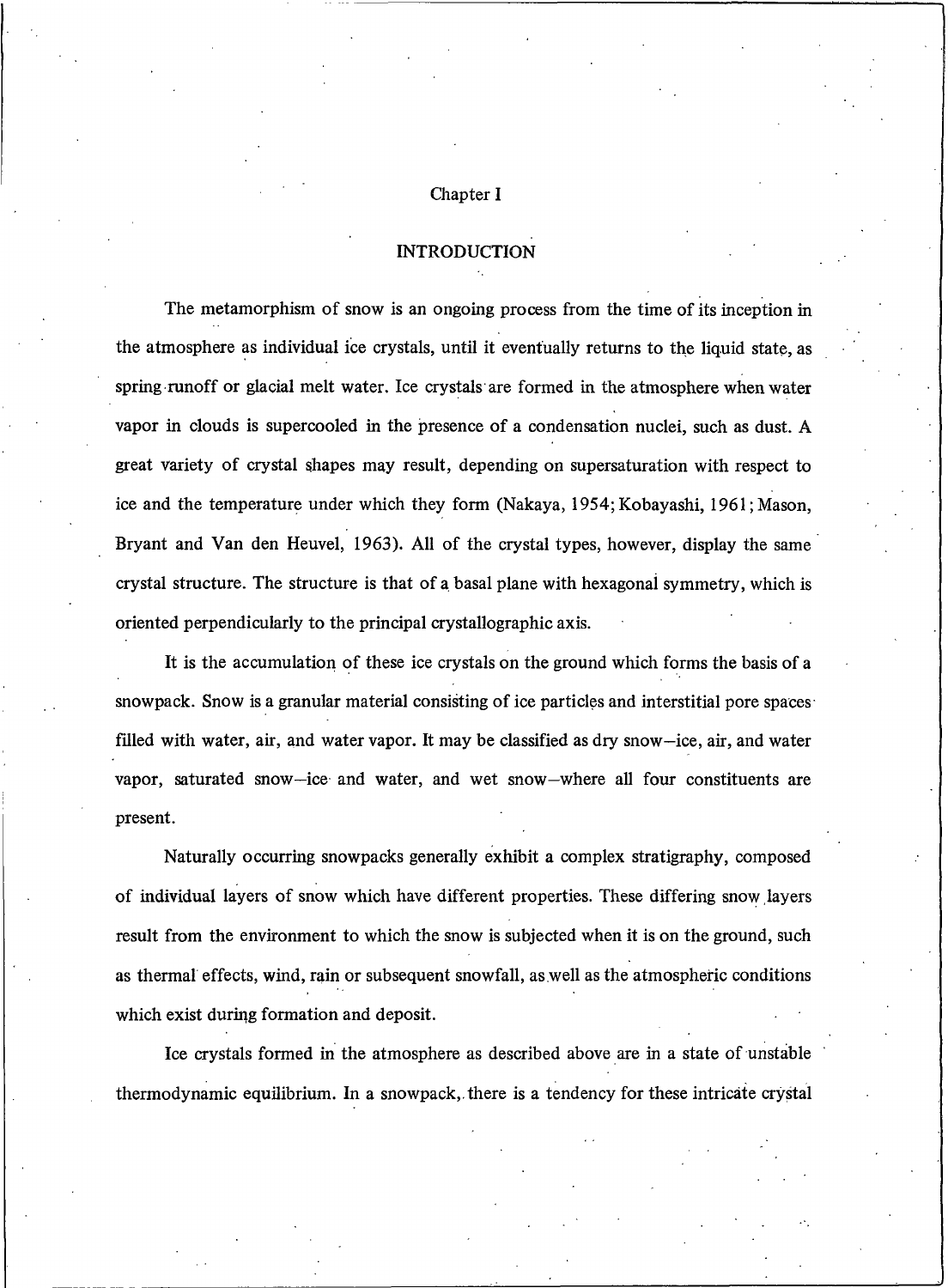shapes to metamorphose into a more spherical configuration. In the presence of isothermal or near isothermal conditions, this is accompanied by the sintering or bonding together of the ice grains. Sintering leads to an overall strengthening of the snowpack. The entire process is known as destructive or equi-temperature metamorphism. The term equi-temperature may be misleading, since isothermal conditions rarely, if ever, exist naturally in a dry snowpack.

Temperatures at the base of a seasonal snowpack usually remain just below 0°C throughout the winter. Snow is being warmed from below, as the ground gives up heat accumulated during the warmer months. If this geothermal heating condition coincides with cooler ambient air temperatures, characteristic of the winter months, a temperature gradient is established across the snowpack. A similar situation will also exist on temperate glaciers or polar ice which has been warmed during the summer. Temperature gradients, measured from the ground toward the snow surface, between  $-1.0$  to  $-10.0$  deg m<sup>-1</sup> are reported to be typical in alpine snowpacks (Yosida, 1963), while gradients of -30.0 deg m<sup>-1</sup> occur annually on the Greenland ice sheet (Benson, 1962). Trabaut and Benson (1972) report normal gradients of  $-100.0$  deg m<sup>-1</sup> and as high as  $-200.0$  deg m<sup>-1</sup> in central Alaska.

A variation in vapor pressure, resulting from the temperature differential, will cause a mass flux of vapor from the zone of high pressure, the deeper warmer region, to the zone of lower vapor pressure. Since dry snow, in which this mechanism is most effective, consists of a solid and a vapor phase of the same material, the migration of mass need not take place exclusively through the tortuous labyrinth of pore spaces. The transfer can take place through the solid matrix itself, as a "hand to hand" transfer of mass (Yosida and

 $\overline{c}$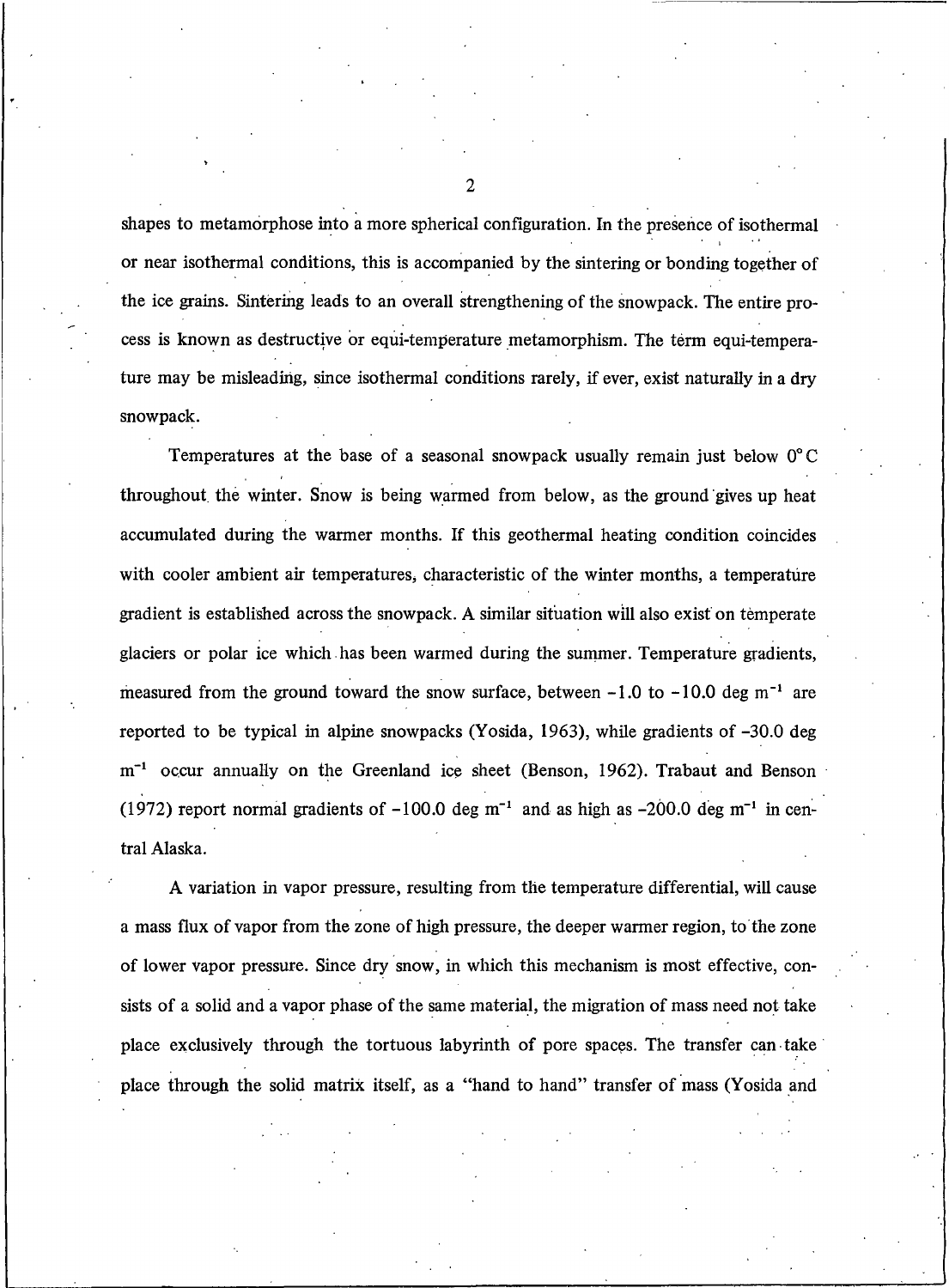Kojima, 1950, from Akitaya, 1974). Vapor will evaporate from the top of an ice grain diffuse across the pore and deposit as a solid on the bottom of the grain above. The ice molecules on the top of this grain will likewise sublimate and redeposit in a similar fashion.

When snow of low to medium density is subjected to the correct combination of temperature and temperature gradient, angular flat surfaced crystals, known as depth hoar, will develop at the expense of those grains with a more rounded configuration. This effect is most prevalent in low density snow at relatively warm temperatures subjected to large temperature gradients. Consequently, depth hoar crystals develop most readily early in the snow season, when the pack is shallow and therefore large temperature gradients exist, in association with a relatively warm average snow temperature.

Two general types of depth hoar are recognized (Akitaya, 1974); a solid type, which develops under smaller temperature gradients, and a skeleton type which predominates under large temperature gradients. Skeleton type depth hoar is composed of large faceted crystals, which are poorly bonded together and form a weak snow layer. The solid type consists of small faceted crystals which do not show the marked reduction in strength characterized by the skeleton type.

Snowpack development in which faceted crystal growth predominates is known as constructive or temperature gradient metamorphism. Crystal development will take place in three stages. Early crystal development is known as anhedral, partially developed crystals are called subhedral, and the advanced form are termed euhedral crystals. Snow which has undergone this temperature gradient process is characterized by an overall reduction in strength, particularly during the intermediate subhedral crystal development (Bradley, Brown, and Williams, 1977; Adams and Brown, 1982). Weak zones in the pack resulting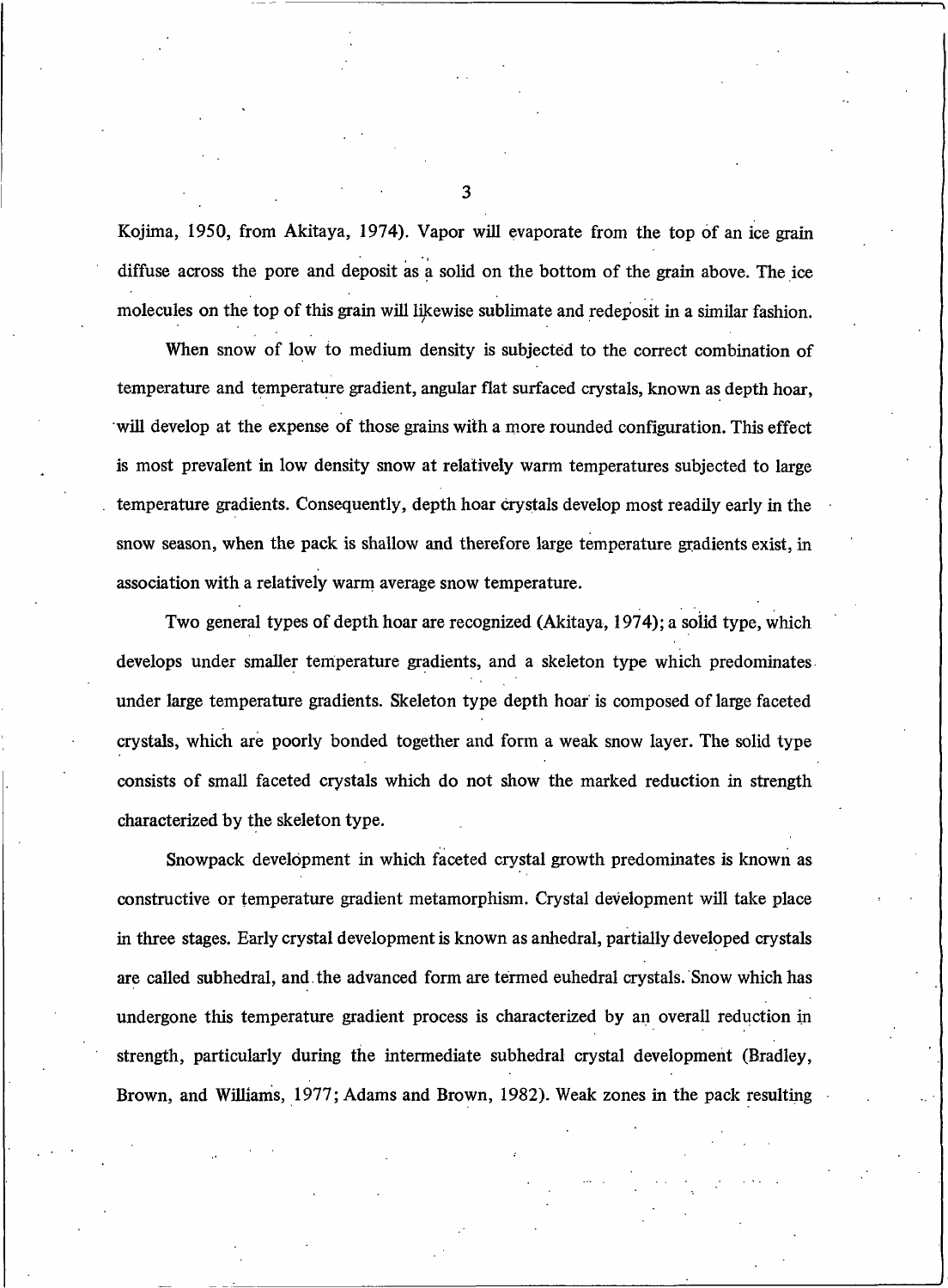from temperature gradient metamorphism are a major cause of snow avalanches. An understanding of the process is therefore of practical concern.

Akitaya (1974), in what is perhaps the most complete experimental work carried out on the topic of temperature gradient metamorphism, has shown that pore size, initial ice grain size and geometry effects depth hoar development. A large pore will enhance the rate of growth and the size of the crystal which will develop. This is in agreement with Marbouty's (1980) observation that fine grained snow with a density in excess of approximately 350 KG-M<sup>-3</sup> subjected to even a large temperature gradient will develop solid type depth hoar. Lower density snow, which has a larger pore space tends toward the skeleton type in the presence of a sufficient temperature gradient.

Faceted crystals which develop in the snow have a preferential direction of growth (Akitaya, 1974). Crystals grow toward the direction of higher temperature. This was demonstrated by imposing positive and negative temperature gradients on the snow samples. The direction of crystal growth was shown to be dependent on the thermal gradient and not on gravity.

Several types of crystals will develop simultaneously in a particular layer with one form being predominant. The predominant crystal type was observed to be a function of temperature and temperature gradient (Figure 1) (Akitaya, 1974; Marbouty, 1980). Earlier studies by Nakaya (1954), Hallet and Mason (1958), Kobayashi (1961), Mason, Bryant, and Van den Heuvel (1963) and others have investigated the growth of ice crystals in air. Their results show the correlation between crystal habit, temperature and excess vapor density (or supersaturation) in air relative to the equilibrium vapor pressure over ice. Results observed by Kobayashi are displayed in Figure 2.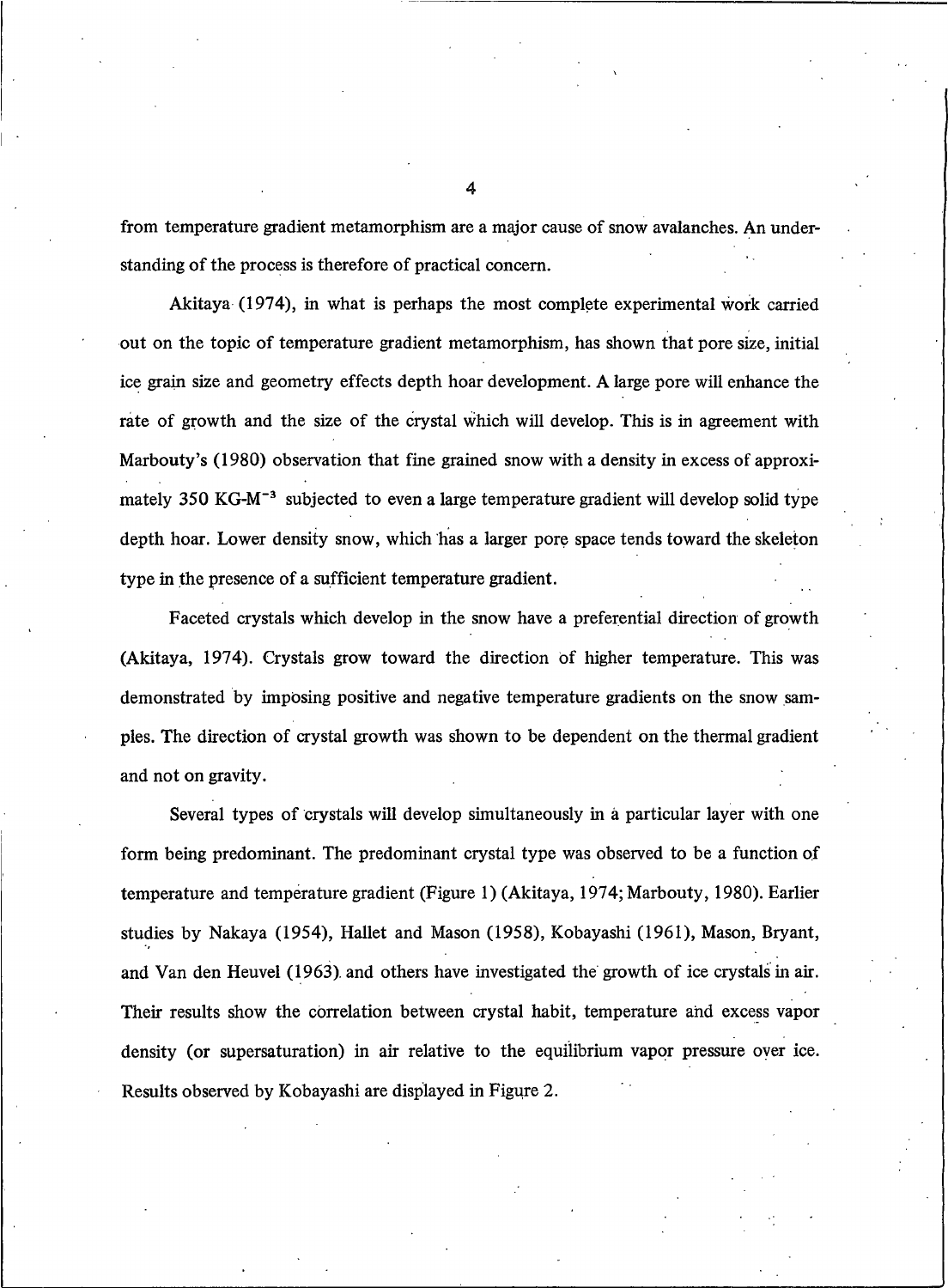

Figure 1. Dependence of Crystal Habit Development in a Snowpack on Temperature and Temperature Gradient (Akitaya, 1974).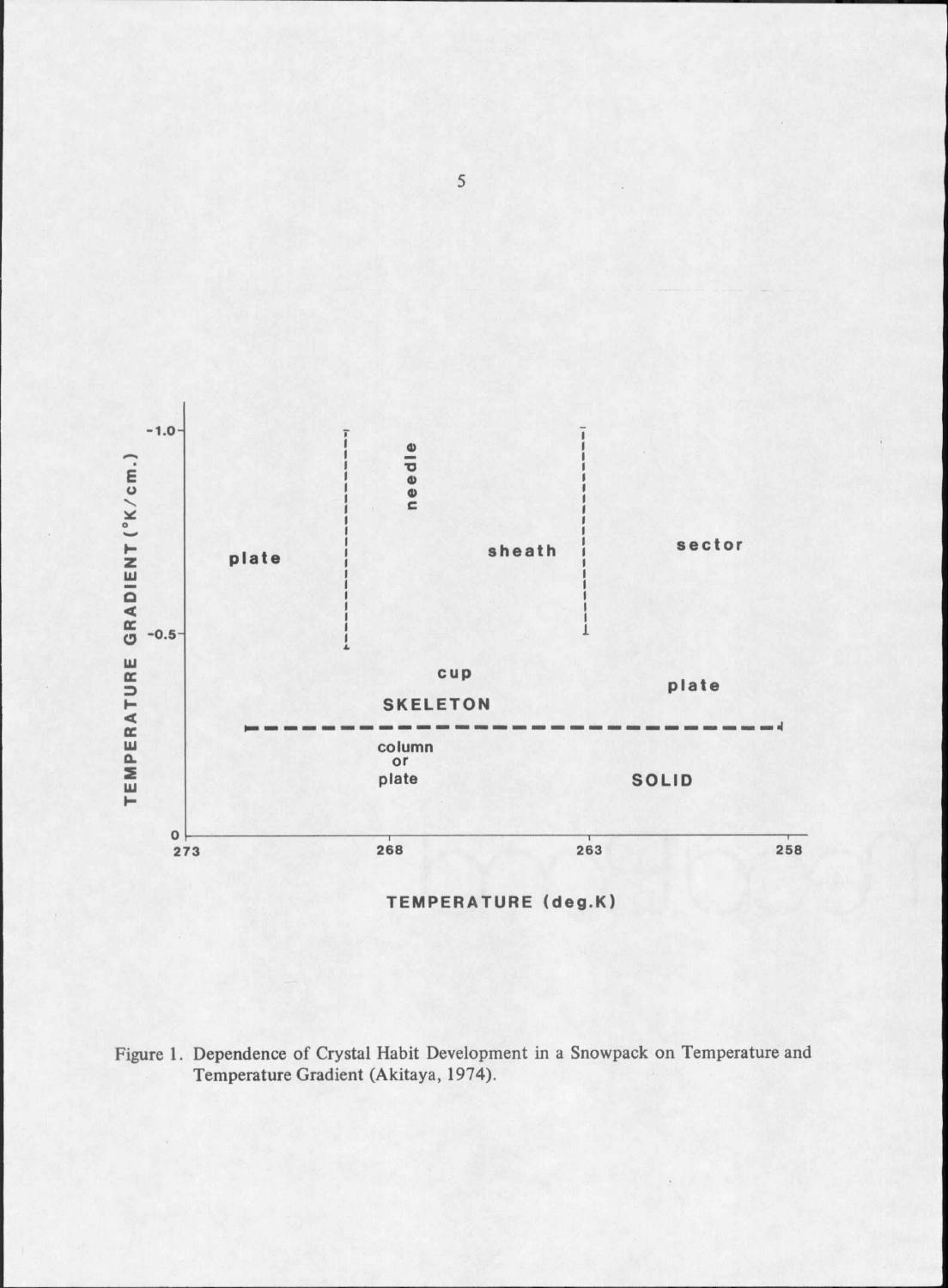It seems as if there must be some correlation between crystals grown from vapor in the air and those which grow in snow subjected to a temperature gradient. This becomes apparent when the observances of Kobayashi (1961) (Figure 2) for crystals grown in air are compared to those of Akitaya (1974) (Figure 1), for the same temperature range.

Examining these diagrams it becomes evident that the temperature gradient in the snow must in some way affect the excess vapor density. It is the temperature of formation which governs the crystal habit and the excess vapor density (or supersaturation) which determines the secondary growth features (Mason, Bryant, and Van den Heuvel, 1963). The basic crystal habit may take the form of either a plate or a prism. Whether a crystal is considered a plate or a column is determined by the ratio of the principal (c) axis to the basal (a) axis. For a plate structure  $c/a$  is less than 1, whereas if  $c/a$  is greater than 1, the crystal is considered a prism. Secondary growth features after the appearance of the crystal habit such as dendritic extensions on plate crystals or prisms taking on a cup shaped appearance.

It is the purpose of this paper to further the understanding of depth hoar development. An analytic development is presented which represents an attempt to describe the thermodynamic processes involved in temperature gradient metamorphism.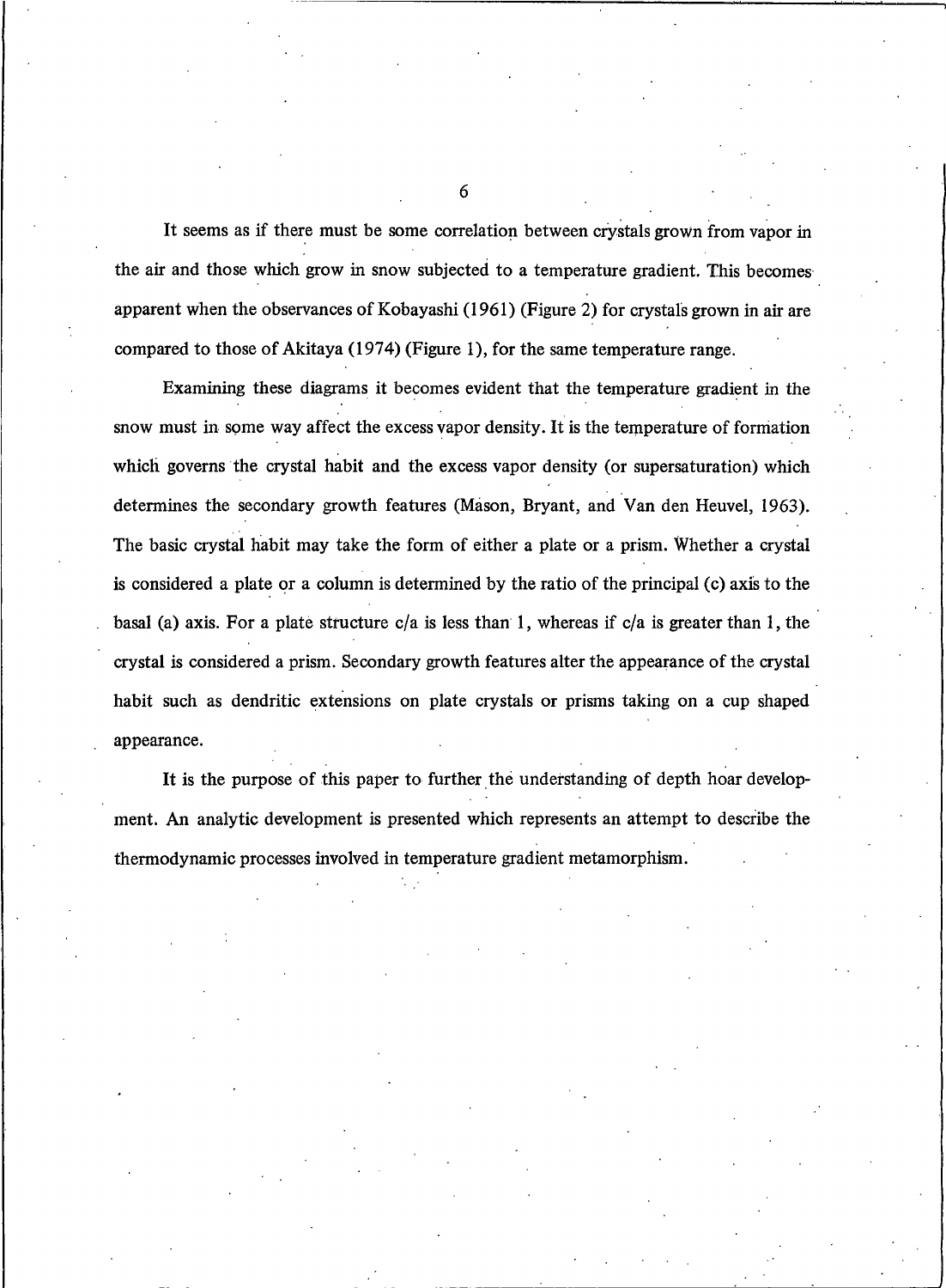

Figure 2. Crystal Habit of Ice Grown in the Atmosphere Based on Temperature and Excess Vapor Density (Kobayashi, 1961).

 $\overline{1}$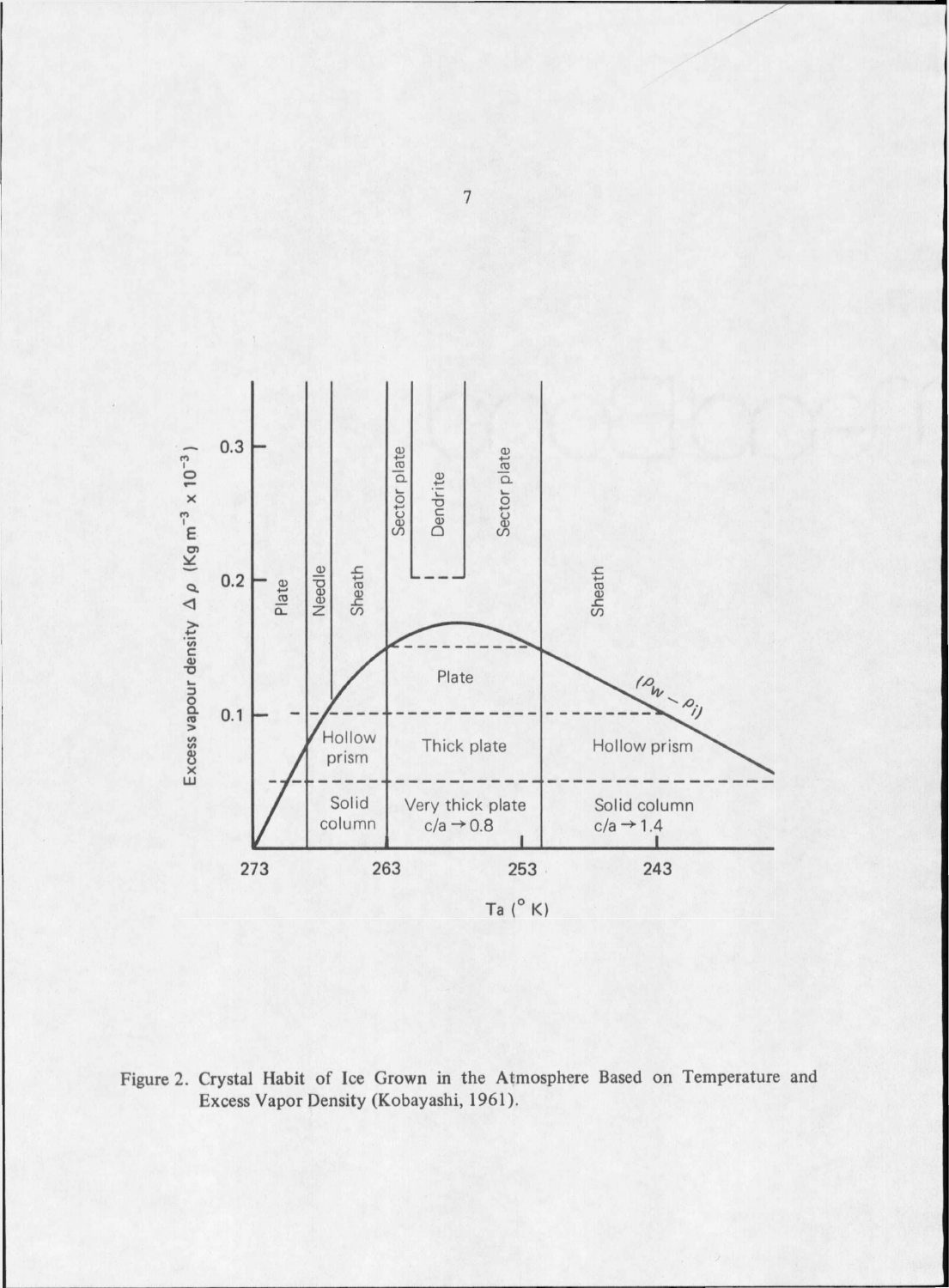#### Chapter II

### HEAT FLOW IN A SNOWPACK

When all mechanical effects are neglected the general isotropic form of the Fourier heat conduction equation may be written as

$$
\frac{\partial}{\partial x} \left( k \frac{\partial T}{\partial x} \right) + \frac{\partial}{\partial y} \left( k \frac{\partial T}{\partial y} \right) + \frac{\partial}{\partial z} \left( k \frac{\partial T}{\partial z} \right) + Q = \rho_{s} C \frac{\partial T}{\partial t}
$$
 (1)

Where  $k$  is the thermal conductivity,  $T$  is temperature,  $Q$  is the internal heat generation per unit time per unit volume,  $\rho_s C \frac{\partial T}{\partial t}$  is the rate of internal energy change per unit volume, t is time,  $\rho_s$  is the snow density, C is the specific heat of ice (Bozey and Wienke, 1960).

In the presence of a temperature gradient such as that discussed in the Introduction, heat flow in a natural snowpack occurs in the direction normal to the slope of the ground. This is taken to be the z coordinate direction. There will be no flow of heat in the x and y component directions, which are taken as tangent to the slope, since the snow cover may be considered as extending infinitely in this plane.

Using the ground snow interface as the origin for the z axis, a negative temperature gradient  $\frac{\partial T}{\partial z}$  is established in the snowpack, since the ground is in general warmer than the upper regions of the snow. The flow of heat will be from the warmer ground toward the cooler snow surface. Positive gradients may occur near the snow surface due to diurnal fluctuations or periods of warmer weather. A positive gradient throughout the pack will not generally persist naturally, since this indicates a prolonged surface temperature above  $0^{\circ}$ C, in order to be significantly warmer than the ground. This will cause melting in the upper part of the pack. Meltwater then percolates downward through the snow, finally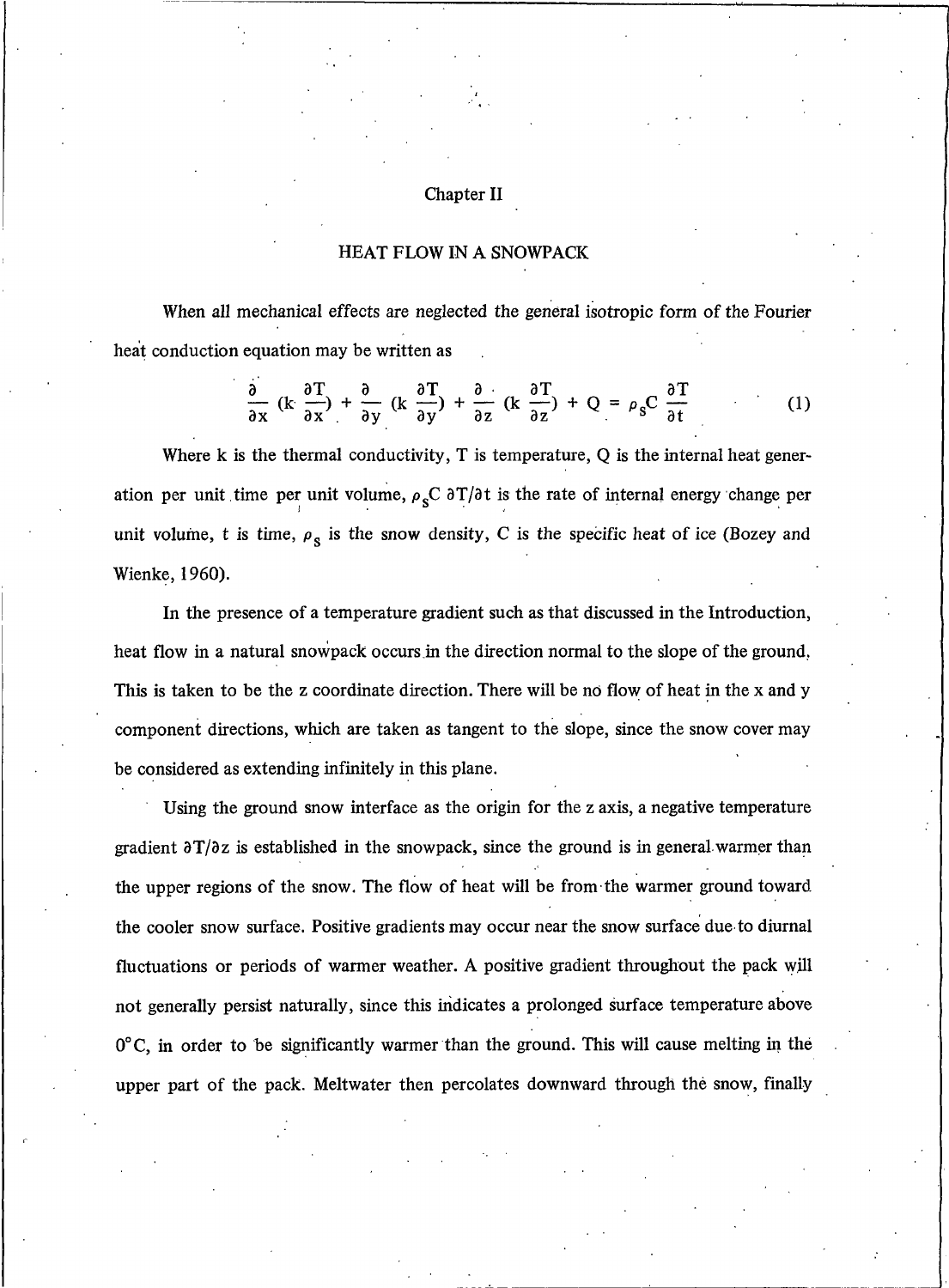achieving a constant temperature near 0°C throughout. This type of wet or saturated isothermal snowpack is characteristic of late spring snow conditions in alpine regions.

Internal heating within the snowpack will be generated during metamorphism as mass is sublimated off of, and deposited onto the ice surfaces. The net quantity of heat produced or lost may be calculated from the energy released due to the latent heat of sublimation, as the mass of water undergoes this phase transformation. Internal heat generation for Equation 1 may be expressed as

$$
Q = - L \frac{\partial J_s}{\partial z}
$$
 (2)

Where L is the latent heat of sublimation and  $J_s$  is the mass flux of the snow. Equation 1 may now be written for snow as

$$
\frac{\partial}{\partial z} \left( k \frac{\partial T}{\partial z} \right) - L \frac{\partial J_s}{\partial z} = \rho_s C \frac{\partial T}{\partial t}
$$
 (3)

Once again neglecting mechanical effects, a change in the snow density is the result of water vapor being driven upward through the snow. The conservation of mass in the snow may then be expressed by

$$
\frac{\partial J_s}{\partial z} = -\dot{\rho}_s \tag{4}
$$

 $\dot{\rho}_s$  is the time rate of change of snow density.

Thermal conductivity of snow is a function of a number of parameters such as density, temperature, intergranular bonding and to a lesser degree on grain size and grain shape, as well as any other parameters which would facilitate or impede the transfer of heat. The thermal conductivity of ice is much greater than that of water vapor at the same temperature. Consequently the major portion of heat transfer by pure conduction will take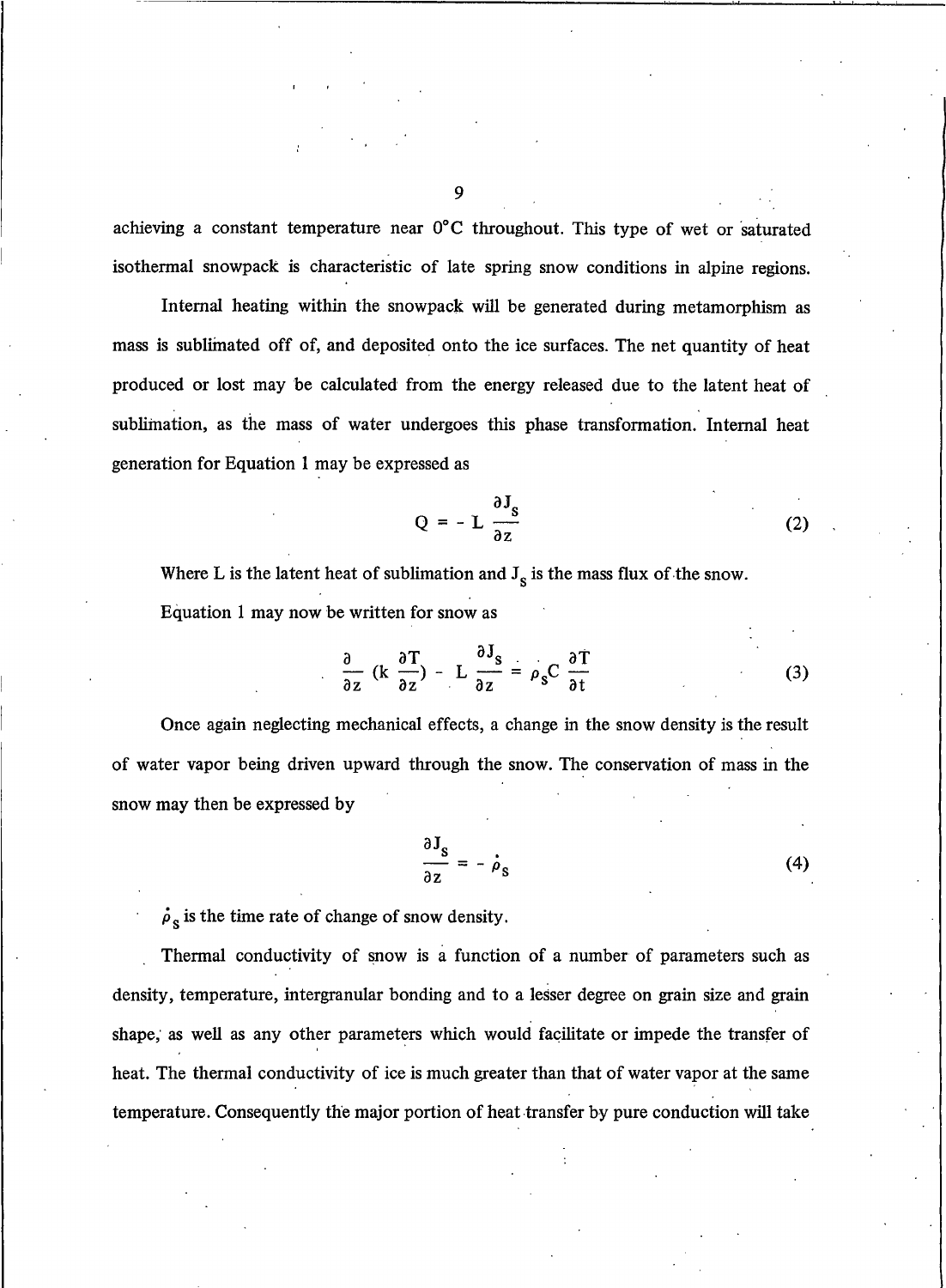place through the solid ice network, rather than the pore. This is the reason thermal conductivity is strongly dependent on snow density. However, part of the heat is carried upward by diffusion through the pore space as well. Because of this, an effective thermal conductivity coefficient instead of the true conductivity is used to determine the snowpack temperature profile.

Palm and Tveiteroid (1979) have concluded theoretically, that in deep layers of highly permeable snow subjected to very large temperature gradients, thermal convection may be an effective means of vapor flux and therefore heat flux. In conditions occurring naturally in central Alaska, U.S.A., it has been shown that convection can indeed be significant to the flow of mass and heat. The significance of convection in this region is the result of the extreme conditions prevalent there. A shallow snowpack 0.5 to 0.8 m thick is subjected to approximately 200 consecutive days of excessive thermal gradients. Gradients of  $-200$  deg m<sup>-1</sup> have been observed and  $-100$  deg m<sup>-1</sup> are considered common.

Investigation by Akitaya (1974), on natural snow samples, indicate that convection did not occur even when gradients of  $-200$  deg m<sup>-1</sup> were artificially induced, although the duration of the experiment was much shorter than those observed in central Alaska. He was able to achieve convection only when an extremely permeable artificial snow was constructed. Individual ice grains for the sample were represented by cubes of fine grained compacted snow 0.15 m on a side. Using this "snow," temperature gradients greater than 100 deg  $m^{-1}$  were necessary before convection was assumed to occur.

The model presented in the paper will ignore the effects of thermal convection. Porosity, temperature gradient magnitude and the duration necessary to initiate significant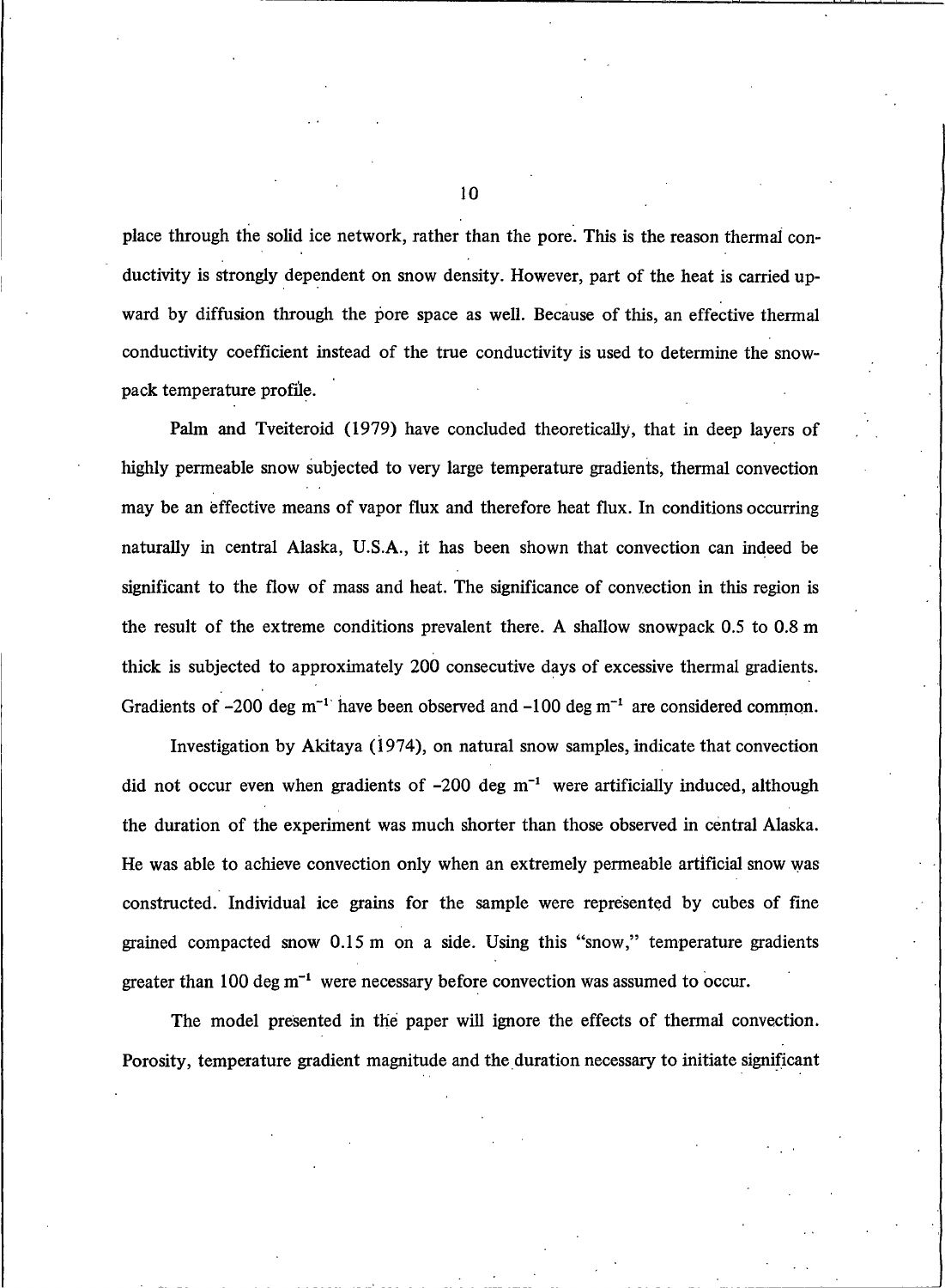thermal convection are much larger than those encountered in most alpine regions of the world or even on the Greenland ice sheet.

Empirical expressions which are generally used to determine the thermal conductivity coefficient are based solely on snow density. For a partial list of examples, see Mellor (1964). Since density is certainly not the sole parameter by which conductivity should be measured, the data accumulated by Voitkovsky, Golubey, Lapteva, Troshkina, Ushakova, and Pavlov (1976) has been utilized. Voitkovsky et al. obtained what they considered to be values near the true conductivity as a function of density. These values were obtained by taking measurements at very low temperatures, where diffusion is not as effective a means of heat transfer. Statistical methods were used to arrive at a true thermal conductivity coefficient.

$$
k_{t} = 0.030 + 0.303 \rho_{s} - 0.177 \rho_{s}^{2} + 2.250 \rho_{s}^{3}
$$
 (5)

where the snow density  $\rho_s$  is in c.g.s. units.

Data collected in the same region (Yakutsk, USSR) for conduction as a function of temperature is represented in Figure 3, by the solid line. The relationship of the conductivity as a function of temperatures is approximately exponential. The measurements were taken for snow at a density of  $0.25$  gm cm<sup>-3</sup>.

Using the data collected in Yakutsk, an expression to determine the effective thermal conductivity coefficient as a function of two parameters, density and temperature, is

$$
k = \gamma \exp[\beta T] k_t \tag{6}
$$

The constants  $\gamma$  and  $\beta$  were determined by evaluating Equation (6) for  $\rho_s$  equal to 0.25 gm cm<sup>-3</sup> and temperatures of  $253^{\circ}$ K and  $268^{\circ}$ K. Values for conductivity, as a function of temperature, are based on the data collected in Yakutsk shown in Figure 3. Values